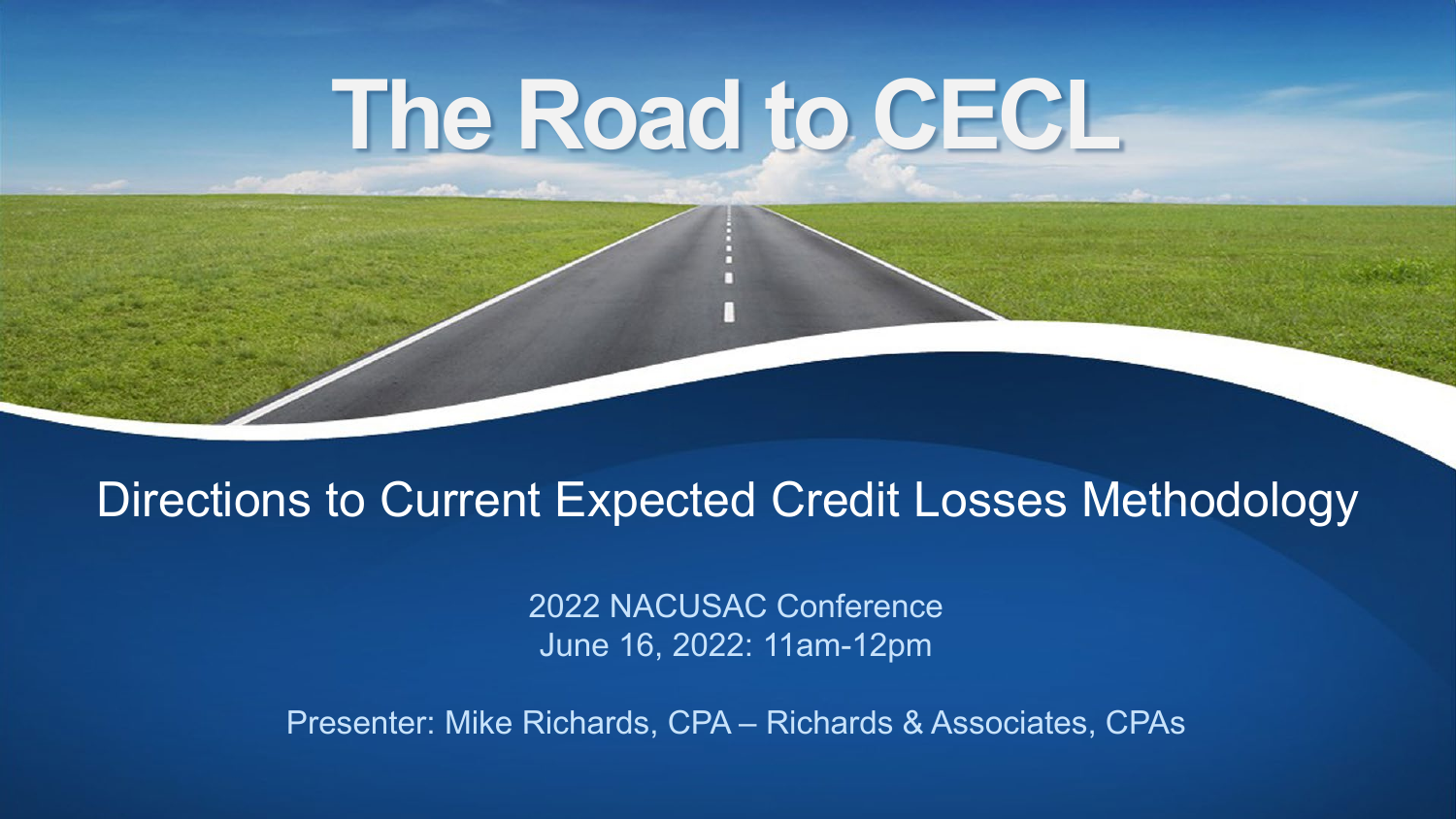Current Expected Credit Losses (CECL), FASB-ASC No. 2016-13 Financial Instruments Credit (Topic 326)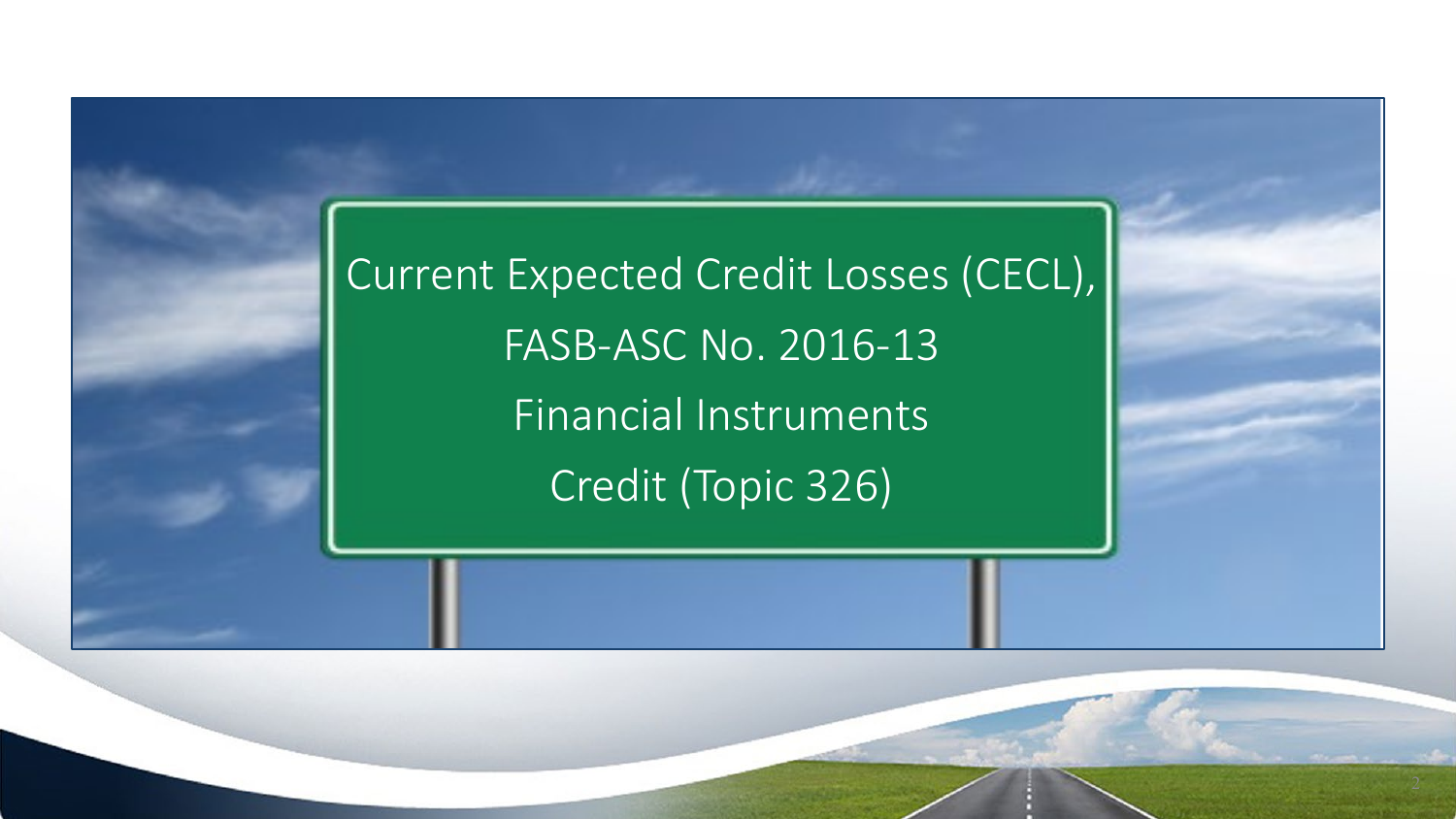

#### Looking back…

*Those who don't know history are doomed to repeat it.* -- Edmund Burke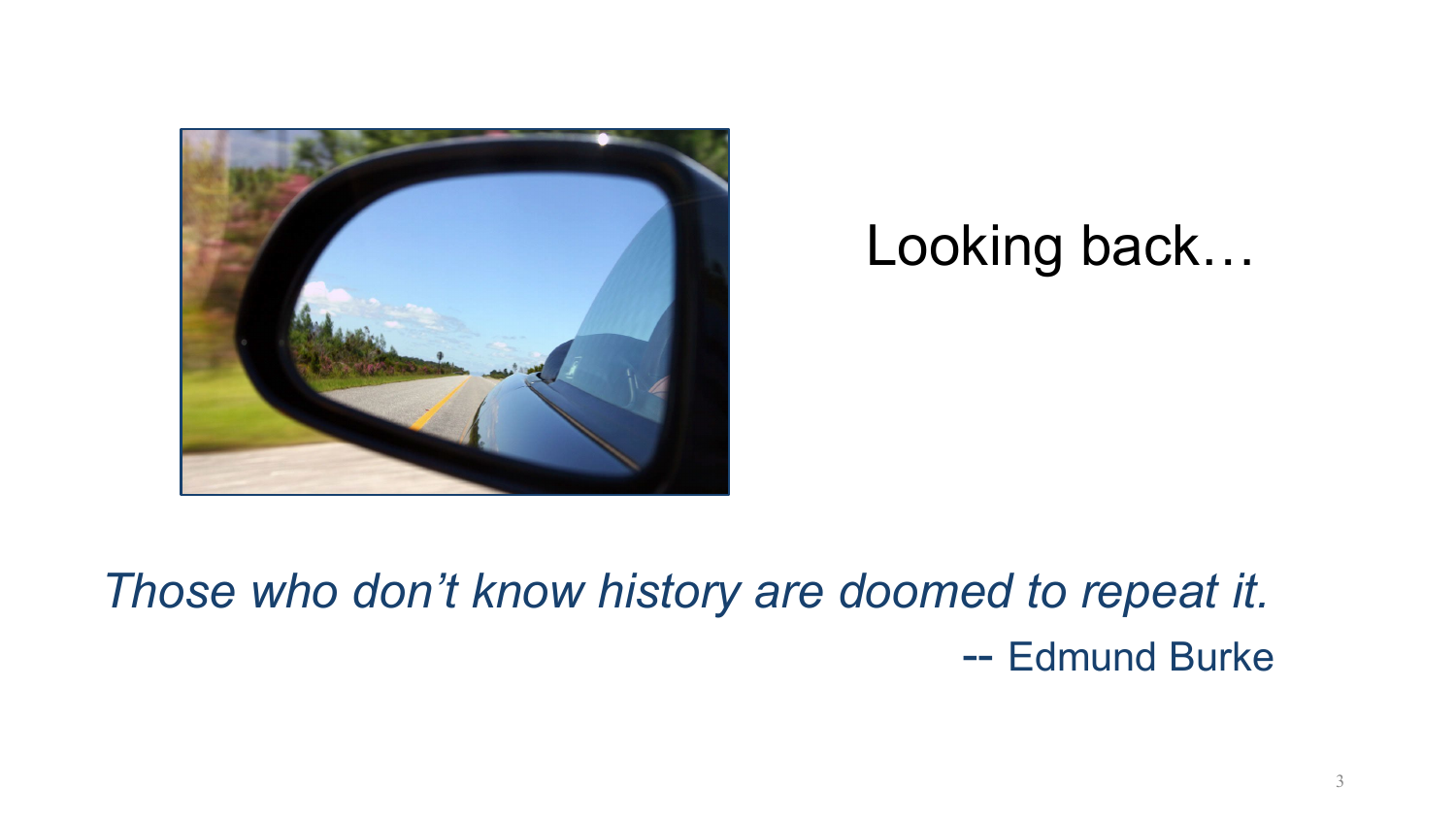#### Comparison of Provision for Loan Losses/Net Credit Losses

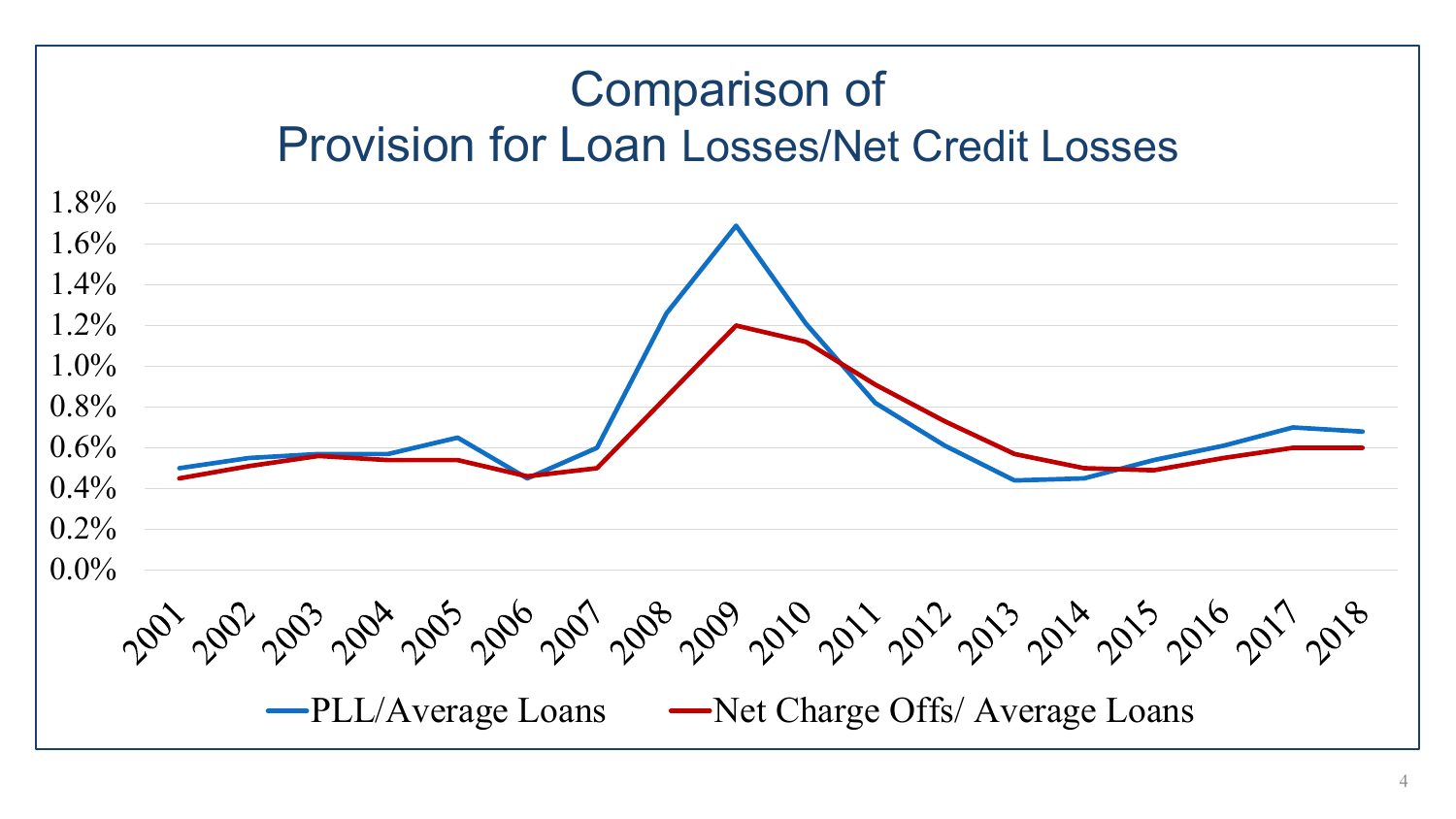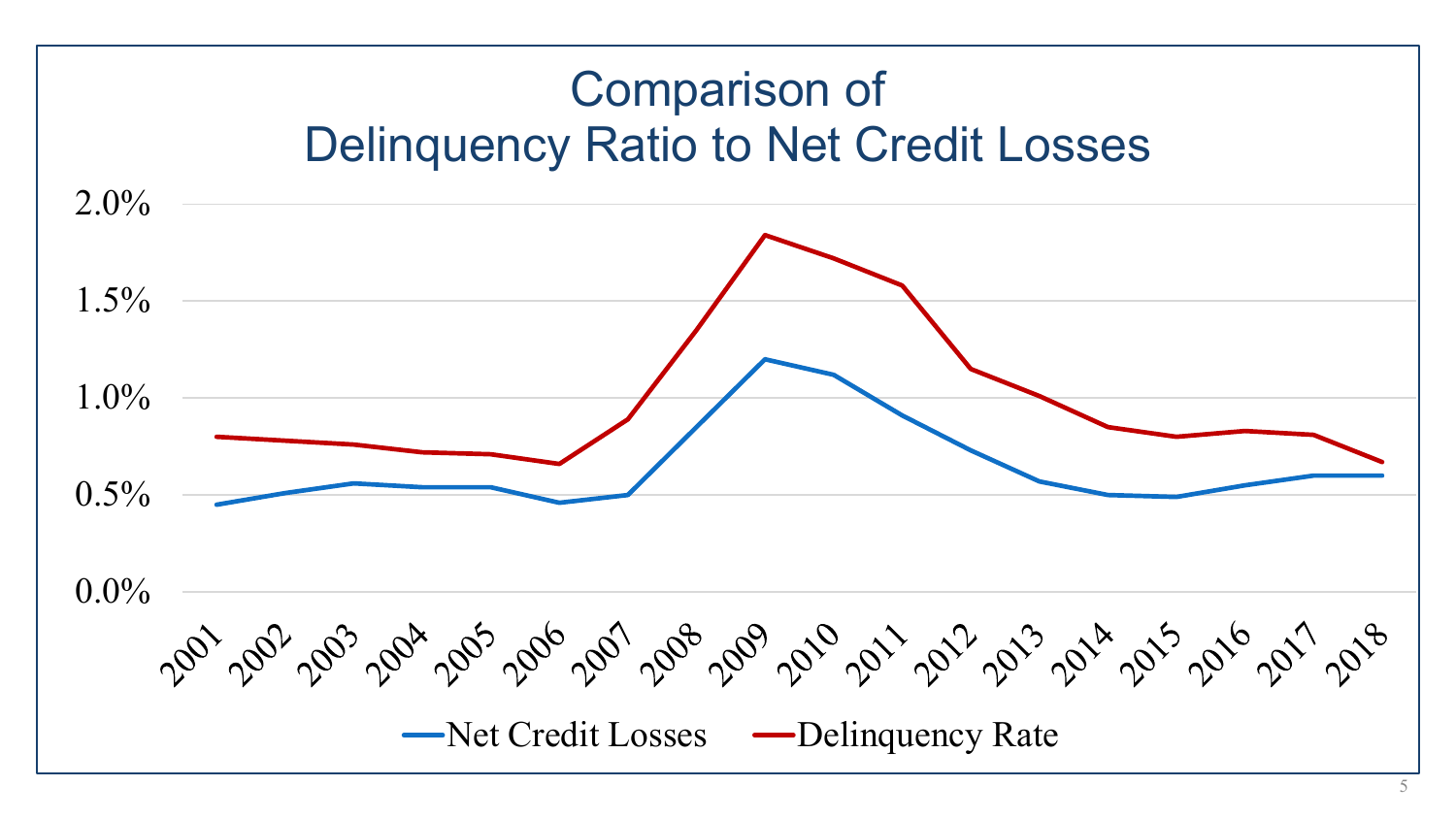

# How to Get There

- Select your model and begin staff training
- Understanding and formalizing Qualitative Factors
- Close out Regular Reserve account and transfer the balance to Undivided **Earnings**
- Prepare a response for regulatory inquiries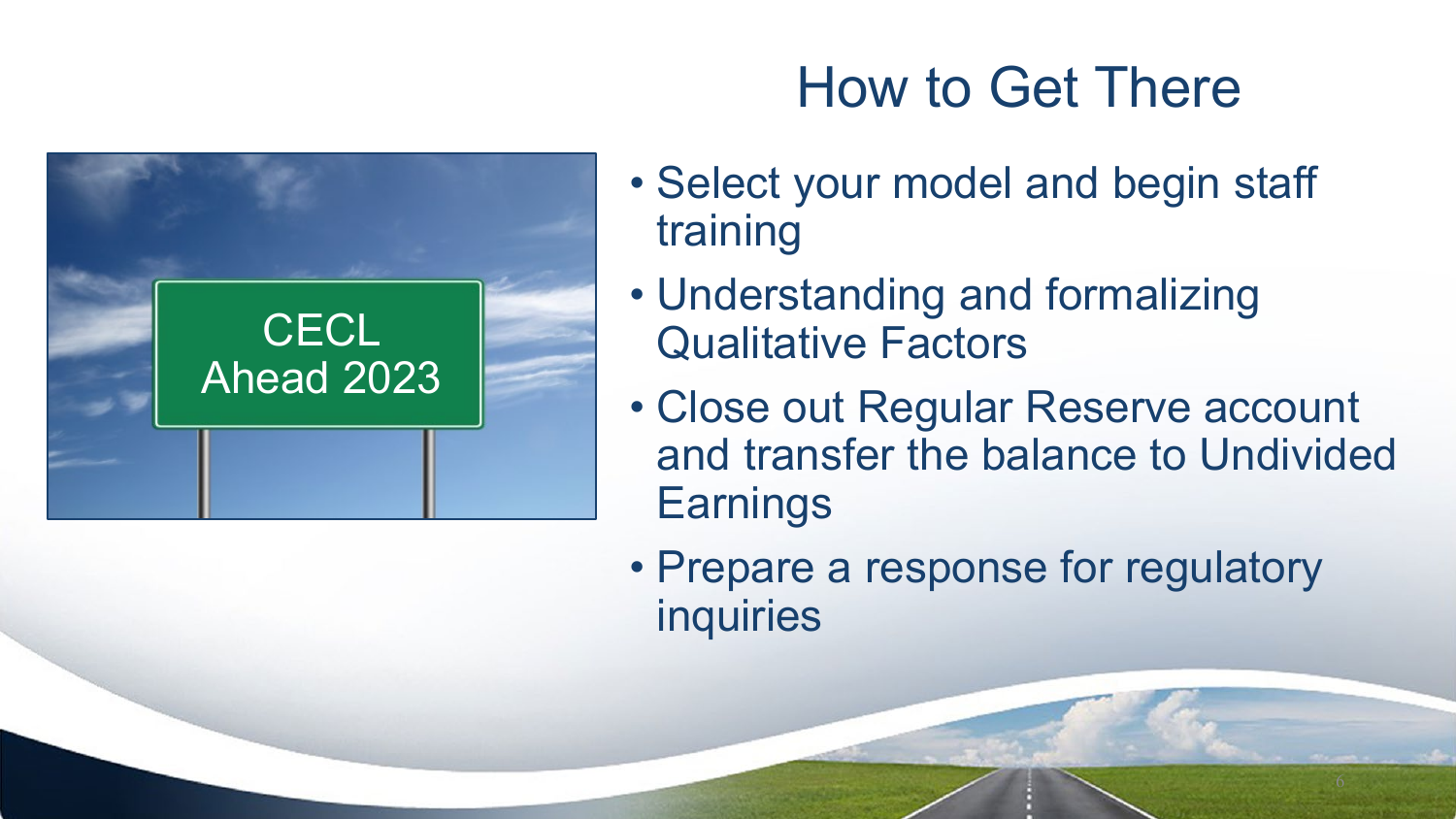### Recommended Models

- **W**eighted **A**verage **R**emaining **M**aturity (**WARM**)- is an ideal methodology for most credit unions because it leverages your historical Call Report data and portfolio characteristics to calculate the Allowance for Credit Loss under CECL.
- **SCALE** is a simple, spreadsheet-based method developed by the Federal Reserve to assist smaller community banks in calculating their CECL compliant allowances for credit losses (ACLs) using proxy expected lifetime loss rates.
- **C**ECL **A**llowance **L**oss **M**odel (**CALM**) is the NCUA version of the SCALE model using proxy information specifically from the Credit Union Industry. Pending approval from the Financial Accounting Standards Board.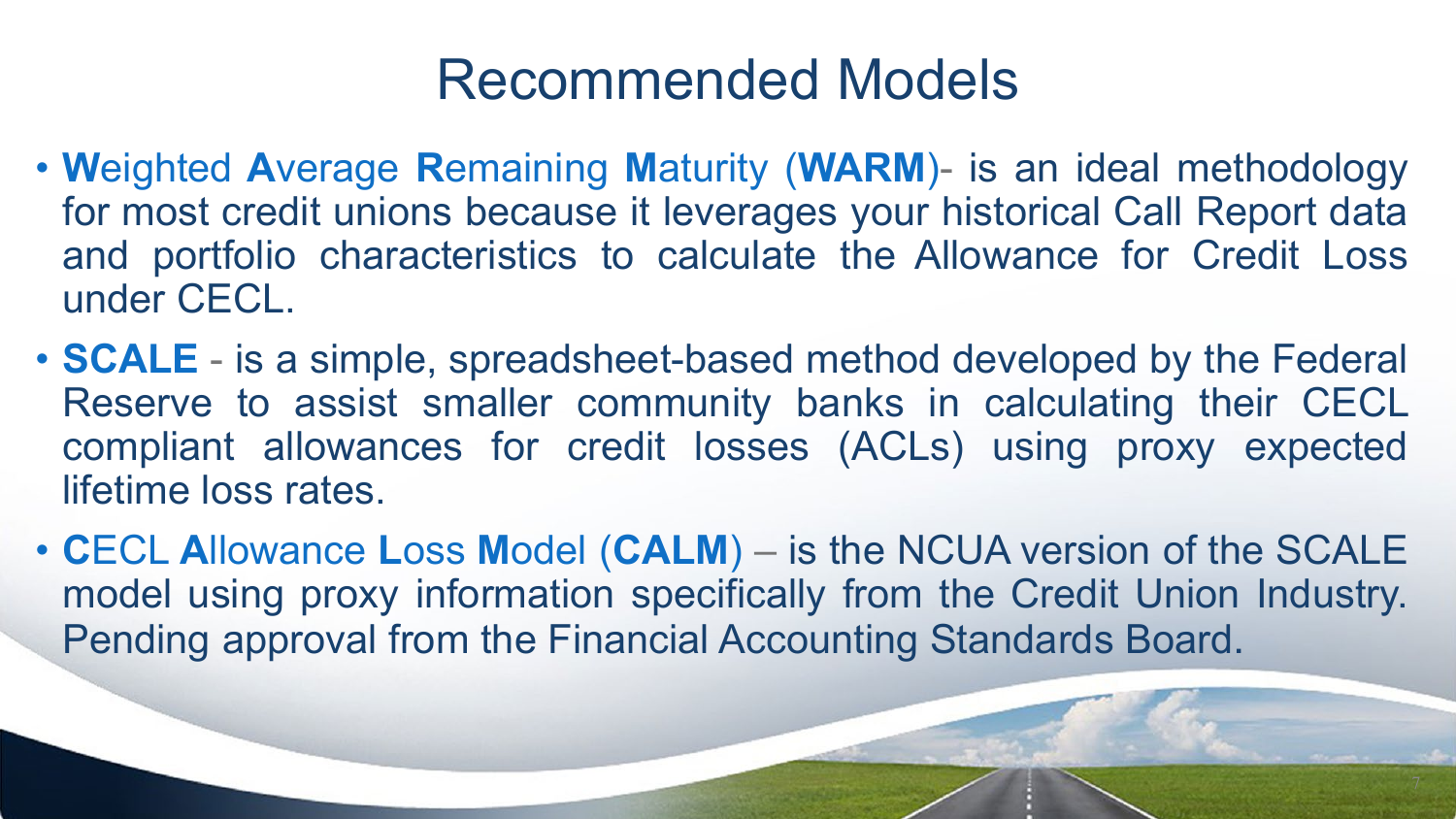# The Great Recession

- Unemployment rate peaked at 10%
- Many unemployed for 27 weeks or more
- Gross Domestic Product (GDP) fell 4.3%
- Over 230,000 U.S. businesses closed
- More than 450 banks & credit unions failed
- Over 16 million homes foreclosed in the U.S.

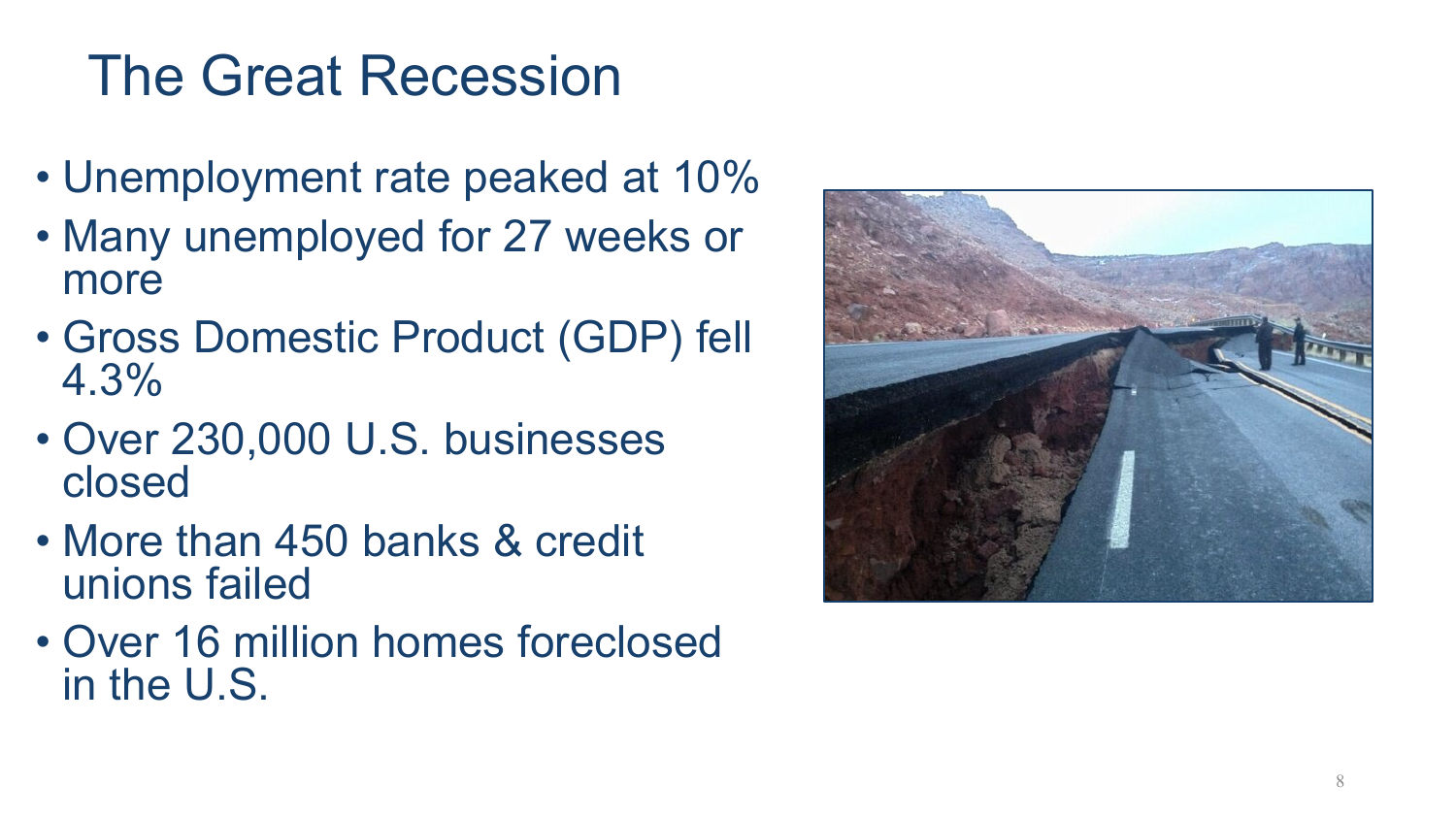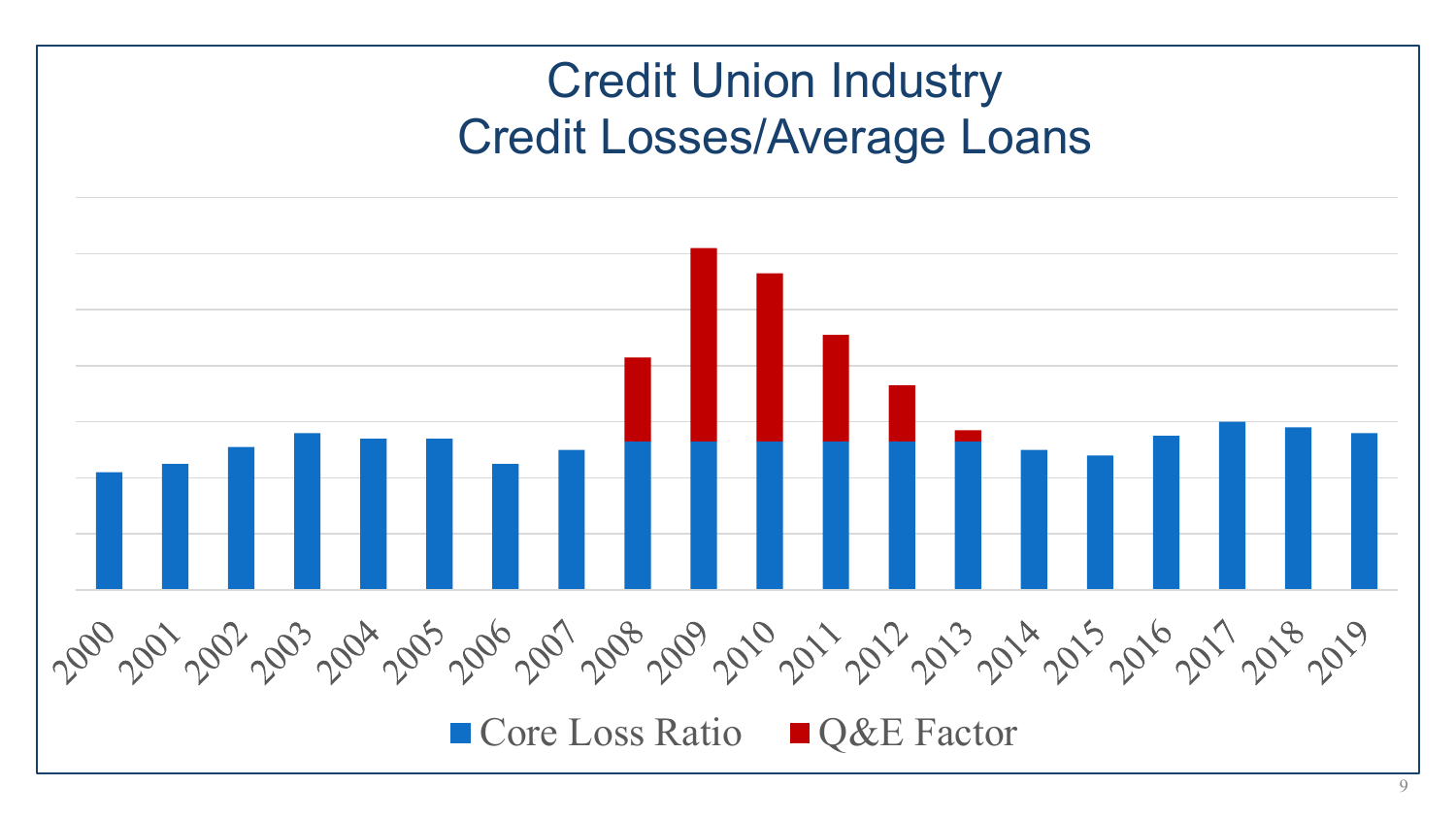#### A Firefighters CU Compared to Industry Average Credit Losses/Average Loans

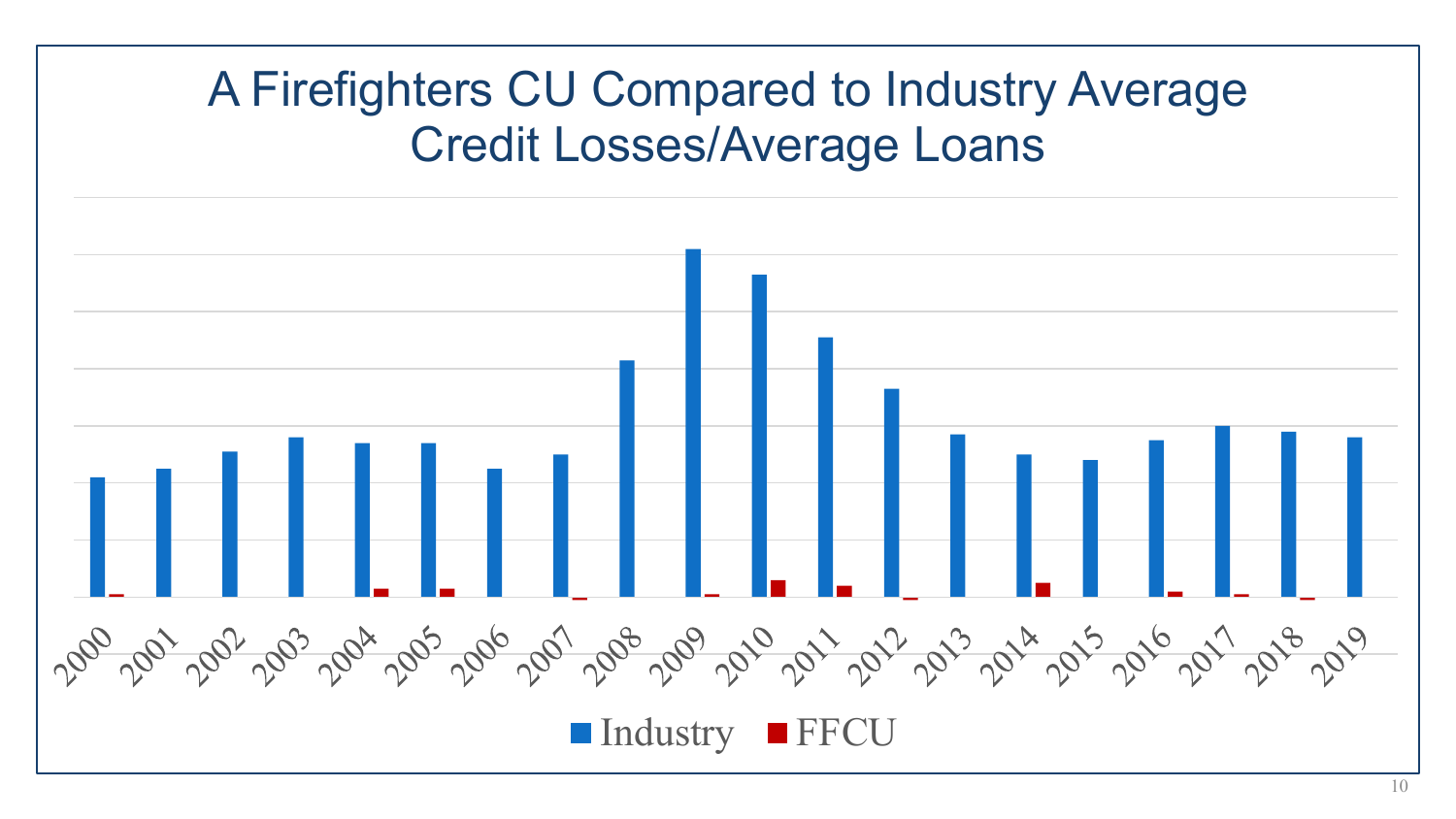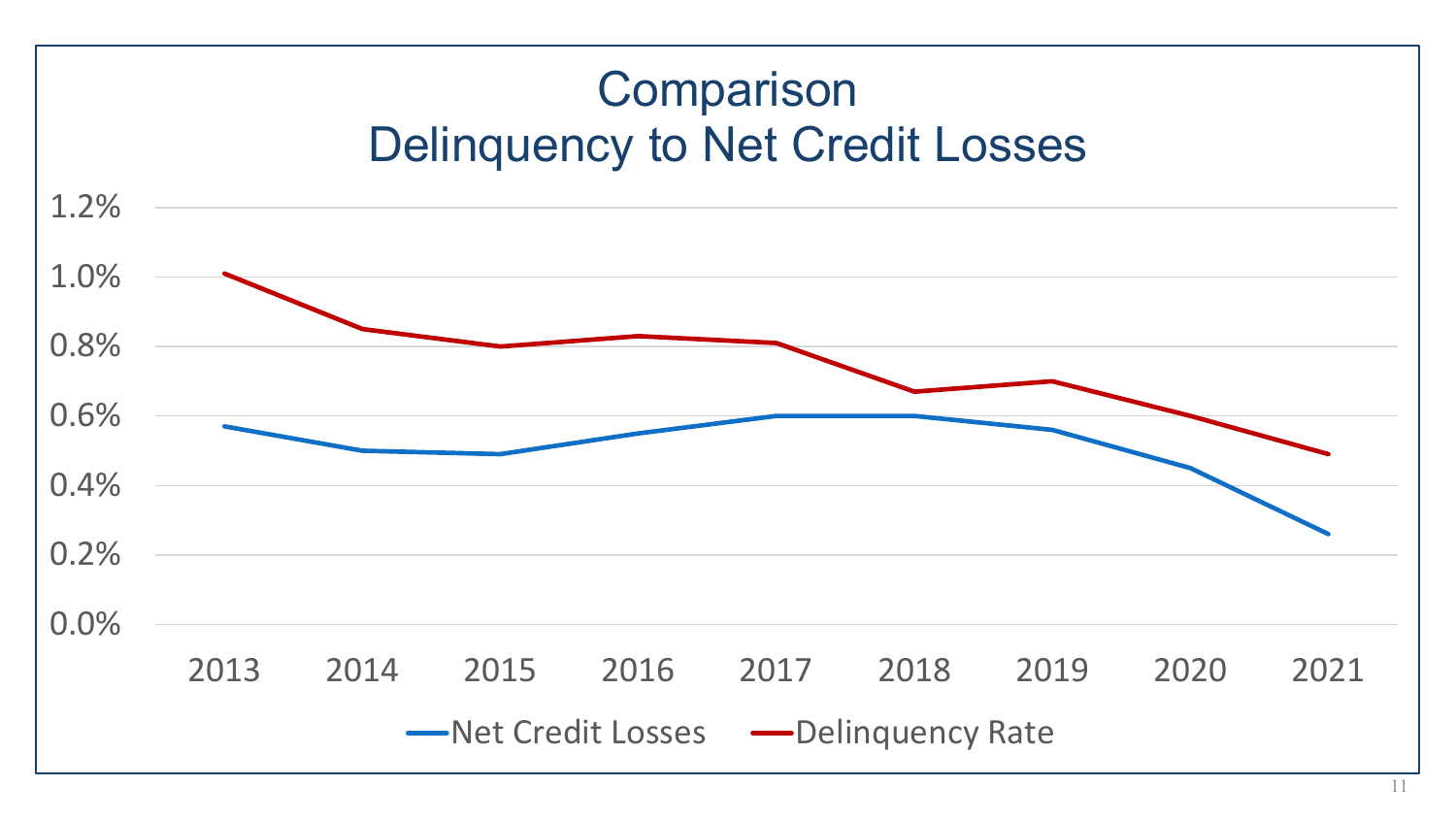## Risks Ahead



- Is COVID pandemic over?
- What to expect in postpandemic environment
- The effect of war in Eastern Europe
- Rising rate of inflation
- Rising interest rates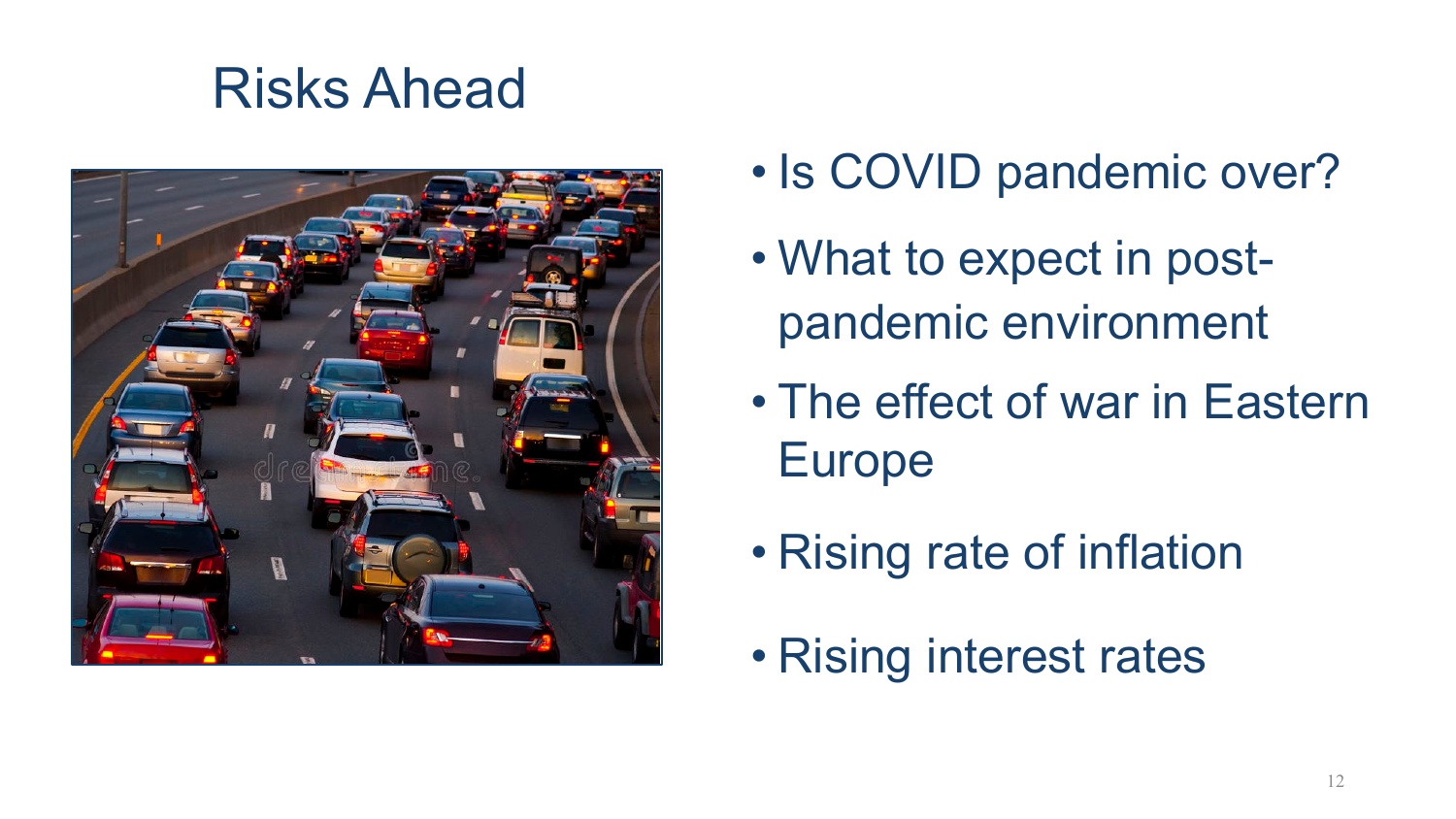## Regulator's Expectations

- Can be done on a worksheet
- Perfection not expected on Day One may be fine tuned throughout 2023.
- Calculation of ACL can be done quarterly
- A high degree of management judgement still required
- First public disclosure will be on the March 31, 2023 Call Report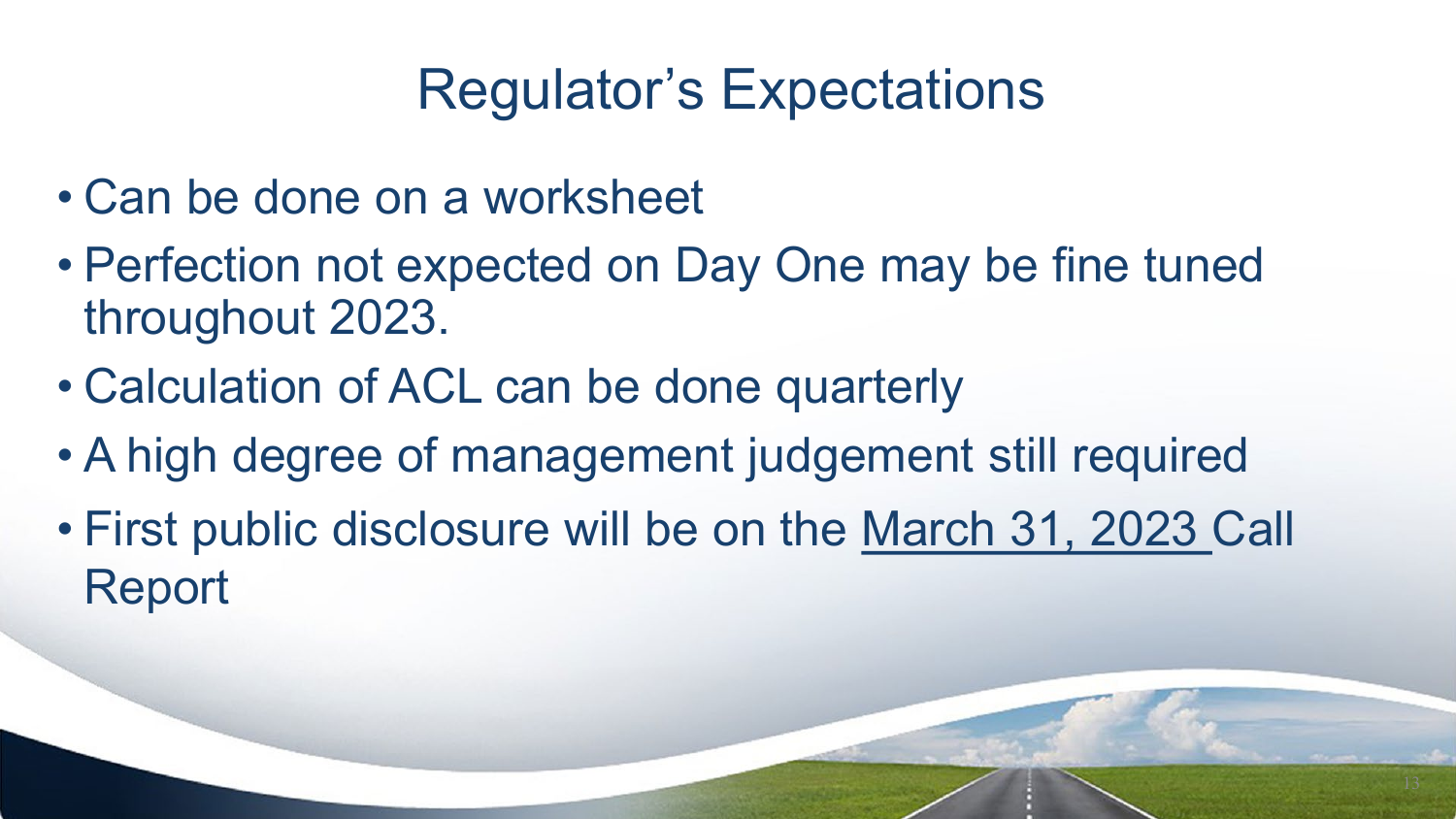